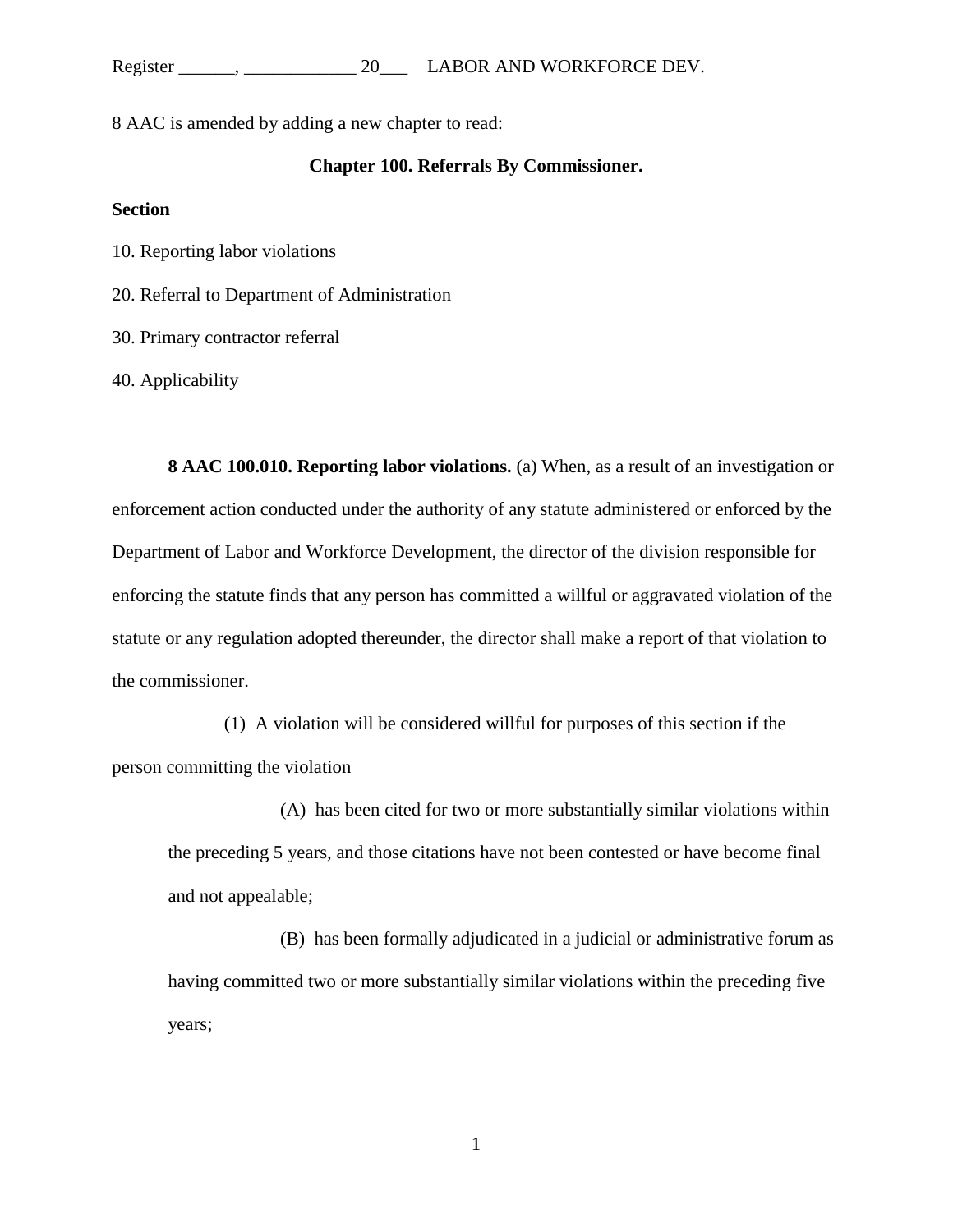# Register \_\_\_\_\_\_, \_\_\_\_\_\_\_\_\_\_\_\_\_\_\_\_ 20\_\_\_\_\_\_\_\_\_ LABOR AND WORKFORCE DEV.

(C) had actual knowledge of the statutory or regulatory provision being violated prior to committing the violation; or

(D) failed to take reasonable steps to learn of the particular provision violated.

(2) A violation will be considered aggravated under this chapter if

(A) the violation contributed to the injury or death of any person;

(B) any person was injured or died during a violation of AS 23.30.075;

(C) the person committing the violation failed to timely make any

required report to any governmental agency regarding the violation or injury;

(D) the person committing the violation falsified records, concealed records, or took any other action to conceal the violation; or

(E) the person committing the violation transferred assets to any other person or entity to avoid liability or collection of a fine or debt owed because of a violation.

(3) If a statute administered or enforced by the Department contains or incorporates a different definition of "aggravated" or "willful," the definitions sections (1) and (2) above shall be used for purposes of this chapter.

(b) The director of any division of the department shall make a report to the commissioner of any instance of a person failing to comply with any stop work order or cease and desist order issued under the authority of any statute administered by the department.

(c) If the director of any division obtains knowledge that any person who conducts business within the state of Alaska has been debarred or placed on a debarment list by any

2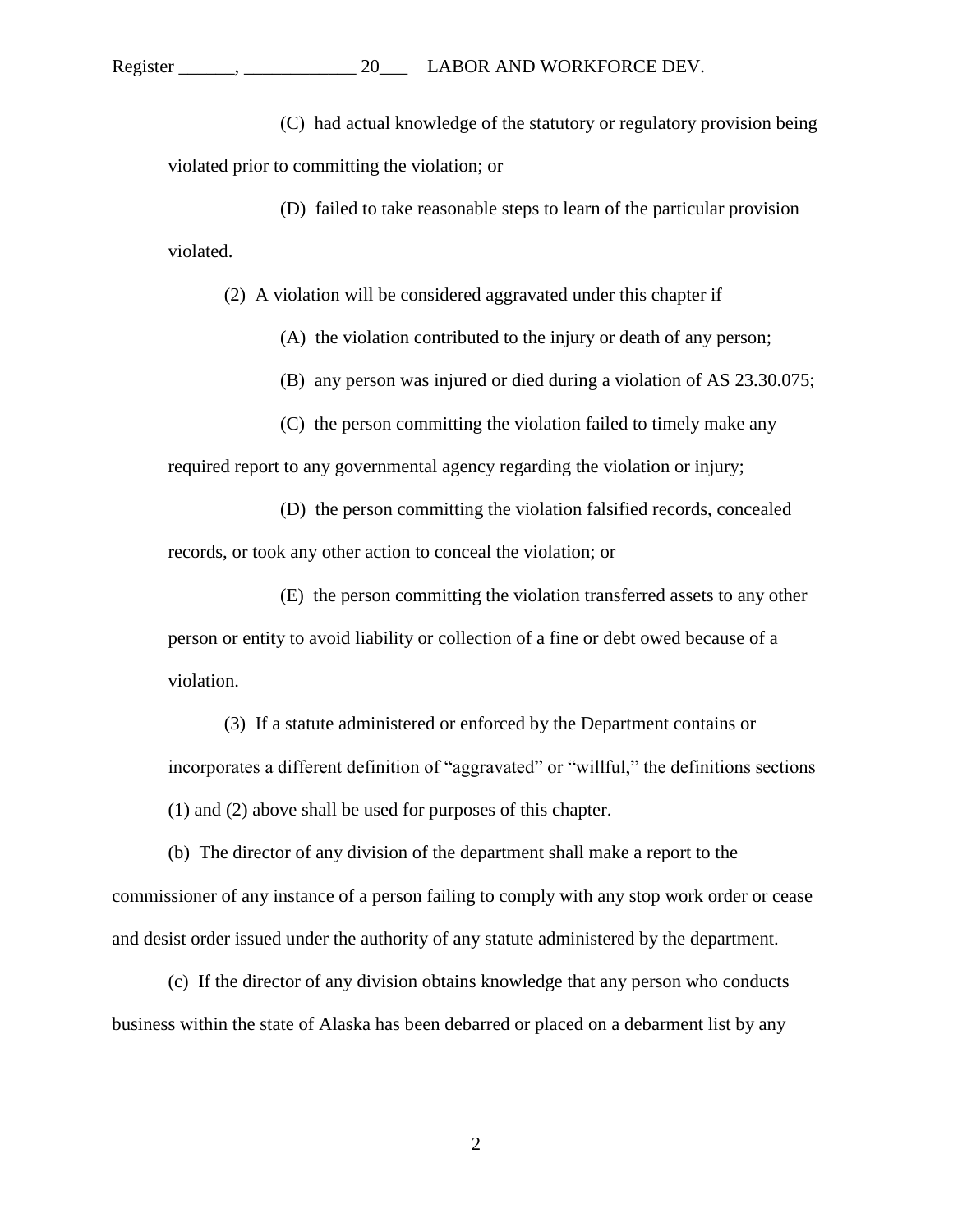## Register \_\_\_\_\_\_, \_\_\_\_\_\_\_\_\_\_\_\_\_\_\_\_ 20\_\_\_\_ LABOR AND WORKFORCE DEV.

municipal, state, or federal agency, the director shall make a report to the commissioner of this debarment. (Eff.  $\angle$   $\angle$   $\angle$  Register  $\Box$ ) **Authority:** AS 23.05.010 AS 23.05.060

**8 AAC 100.020. Referral to Department of Administration.** The commissioner may refer any person reported under 8 AAC 100.010 to the Department of Administration with the recommendation that the Department of Administration initiate debarment proceedings under AS 36.30.635. The recommendation shall be in writing, and shall detail the relevant facts and circumstances leading to the recommendation, and to the extent allowed by law be accompanied by any relevant documents. (Eff.  $\angle$  / $\angle$  , Register  $\Box$ )

**Authority:** AS 23.05.010 AS 23.05.060

**8 AAC 100.030. Primary contractor referral.** If a subcontractor is eligible for referral for debarment under this chapter, the commissioner may also refer the primary contractor who contracted with the subcontractor if

(a) the primary contractor knew or should have known the subcontractor had a history of committing violations;

(b) the primary contractor assisted or abetted the subcontractor in committing the violation;

(c) the primary contractor knew or should have known about the violation but failed to take any action to abate or report the violation; or

(d) the statute or regulation violated by the subcontractor makes the primary contractor responsible for the violation as well. (Eff.  $\angle$  /  $\angle$  , Register  $\angle$ )

3